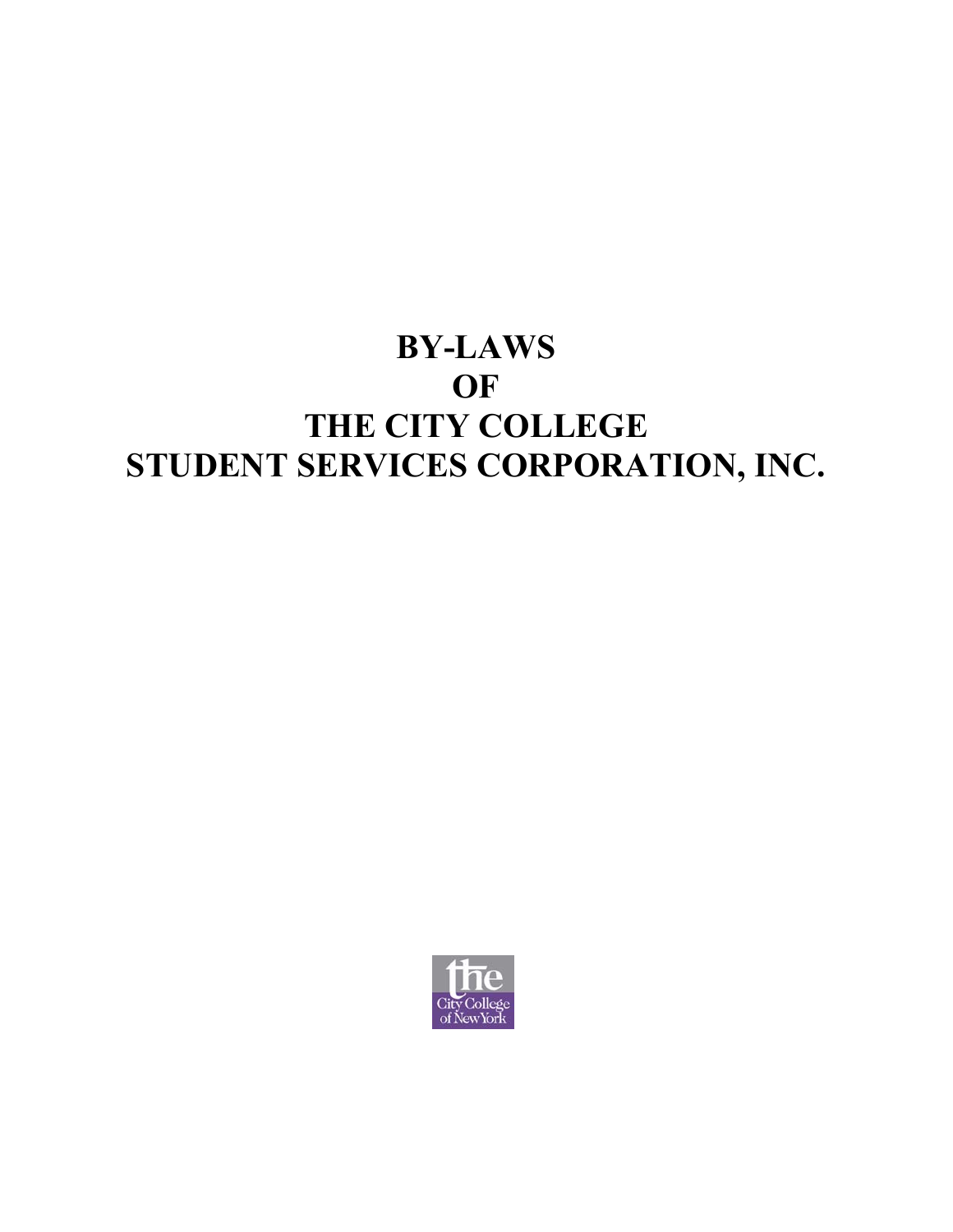## **CITY COLLEGE STUDENT SERVICES CORPORATION, INC. BYLAWS**

## **ARTICLE I – NAME AND PURPOSES**

#### **Section 1. Name**

This Corporation shall be known as The City College Student Services Corporation, Inc., hereinafter referred to as the Corporation. The Board of Directors of the Corporation shall hereinafter be referred to as the Board.

#### **Section 2. Purposes**

- a. The Corporation shall provide educational, social and recreational services to the students of The City College of The City University of New York without regard to membership in or affiliation with any social, fraternal or honorary society or organization and shall advance the educational program of The City College by encouraging, generating and promoting good fellowship and the ideals of the democratic way of life for the students of The City College in their relations with each other, with the members of the staff, faculty, the alumni and the community.
- b. The Corporation shall be a not-for-profit organization and net income which may be derived from any of its operations in pursuance of the purposes set forth herein shall not inure to the benefit of any member of the Corporation, but shall be used to promote the aforesaid purposes and policies of the Corporation.
- c. The Corporation shall function as the College Association as that term is defined in Section 16.5 of the Bylaws of the Board of Trustees of The City University of New York. As a duly authorized College Association, the Corporation shall have the responsibility to supervise and review budgets supported by student activity fees, as that term is defined in Section 16.1 of the Bylaws of the Board of Trustees of the City University of New York. The Corporation must comply with the laws of the city, state and nation, and with the Bylaws, policies and regulations of the Board of Trustees of the City University of New York, and with the policies, regulations and orders of The City College.
- d. In all instances, except those where the Board of Trustees of The City University of New York has earmarked student activity fees for allocation by another body, the Corporation's Budget Committee shall develop budgets for and allocate student activity fees and recommend such budgets and allocations to the Corporation. The Corporation shall then review the budgets and allocation for conformance within the following categories. The Corporation shall not approve any allocation or expenditure of student activity fees which does not fall within the following expenditure categories and/or is inappropriate, improper or inequitable: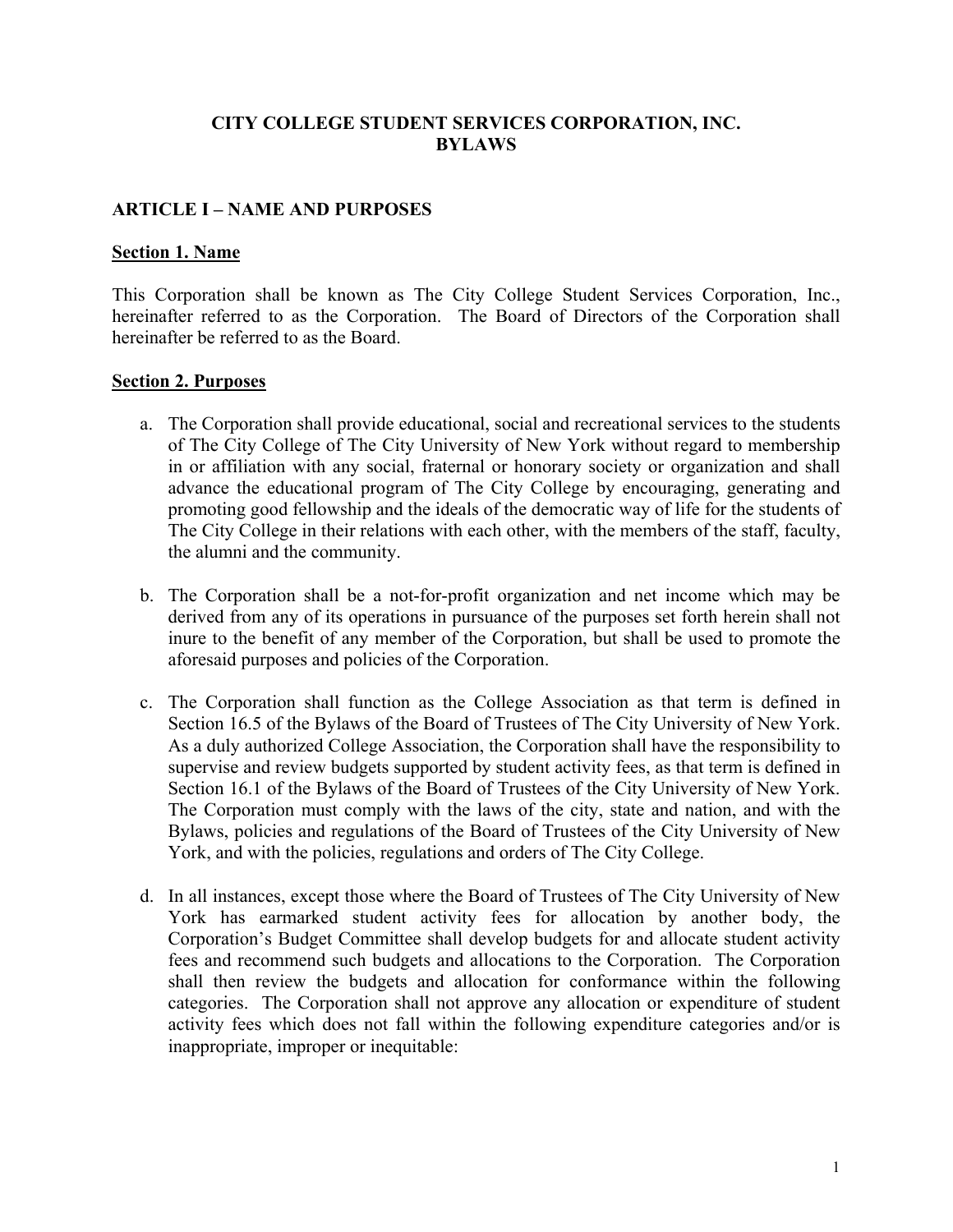- 1. Extracurricular educational programs;
- 2. Cultural and social activities;
- 3. Recreational and athletic programs;
- 4. Student government;
- 5. Publications and other media;
- 6. Assistance to registered student organizations;
- 7. Community service programs;
- 8. Enhancements of the College and University environment;
- 9. Transportation, administration and insurance related to the implementation of these activities;
- 10. Student services to supplement or add to those provided by the University;
- 11. Stipends to student leaders.

The Corporation shall apportion the student government fees, as defined in Section 16.3 of the Bylaws of the Board of Trustees of The City University of New York, in direct proportion to the amount collected from members of each student government.

e. The Corporation shall employ generally accepted accounting and investment procedures in the management of all funds. All funds are to be disbursed only in accordance with approved budgets and based on written documentation. A requisition for disbursement of funds must contain two signatures; one, the signature of a person with responsibility for the particular program; the other the signature of an approved representative of the allocating body. The Corporation shall be responsible for full disclosure of all financial information to its membership, to The City College and to the student governments with respects to all of its activities.

Full disclosure shall mean the presentation each semester of written financial statements which shall include, but need not be limited to, the source of all fee income by constituency, income from other sources creditable to student activity fees accounts, disbursements, transfers, past reserves, surplus accounts, contingency and stabilization funds. Certified independent audits performed by a public auditing firm shall be conducted at least once each year and such audits shall be made available to members of the College community.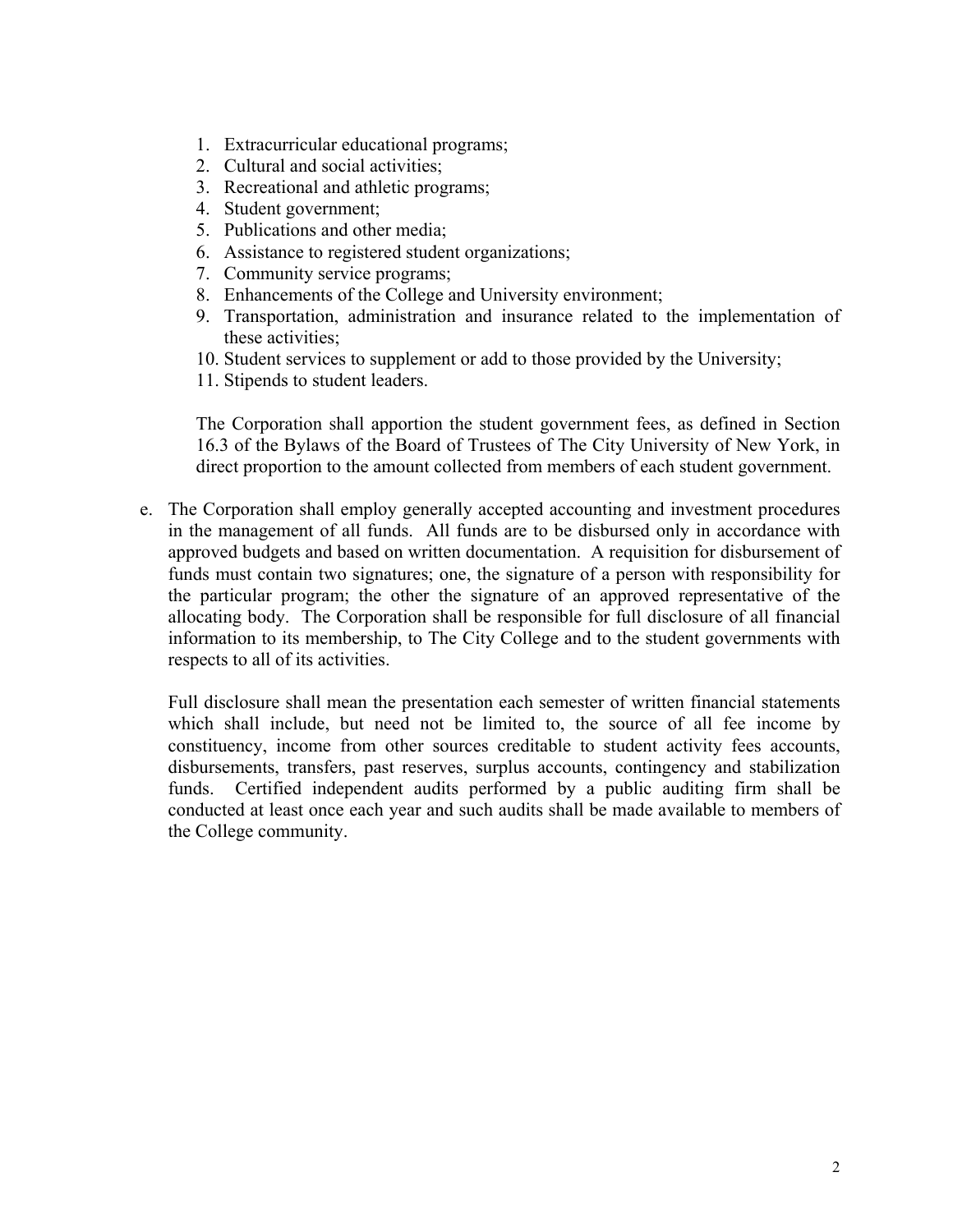# **ARTICLE II – DIRECTORS**

# **Section 1. The Corporation Defined**

The property, affairs and concerns of the Corporation shall be vested in a Board. The members of the Corporation shall constitute the Board.

# **Section 2. Membership**

Members shall take office at an initial organization meeting scheduled by the President of the College during the month of June.

The President shall appoint three members of the Administration to serve as members of the Board.

The President shall appoint three faculty members to be selected from a panel of six to be elected by the Faculty Senate of the City College.

Vacancies in faculty and administration positions shall be filled by the President.

Six students enrolled at The City College shall be members of the Board. Two of the student Board members shall be the Presidents of the two student governments. The remaining four student Board members shall be selected by the appropriate student government from among the elected student government members. The six student seats on the Board shall be allocated on a basis which will provide representation, as nearly as practicable, to each student government in proportion to the student activity fees paid by their respective constituencies.

Should the situation arise whereby the students are unable to elect members to the Board or student vacancies occur, the Student Election Review Committee shall devise a method for selection of students, subject to the approval of the President of the College, to ensure the full complement of students on the Board. This shall be done by the first meeting of the Board or in the case of student vacancies, by the next Board meeting immediately following the date the vacancy arises.

The Board shall meet and do business only with a quorum. If these conditions are not met at a regularly scheduled meeting of the Board, the Chair shall convene a second meeting within five days. If that meeting fails to meet the stated conditions, the Executive Committee shall act in place of the Board.

Student directors shall be elected annually and serve for one year terms. Administration directors shall be appointed by and serve at the will of the President. Faculty directors shall serve for staggered three-year terms with the College President designating one to serve for an initial term of one year and one to serve for an initial term of two years.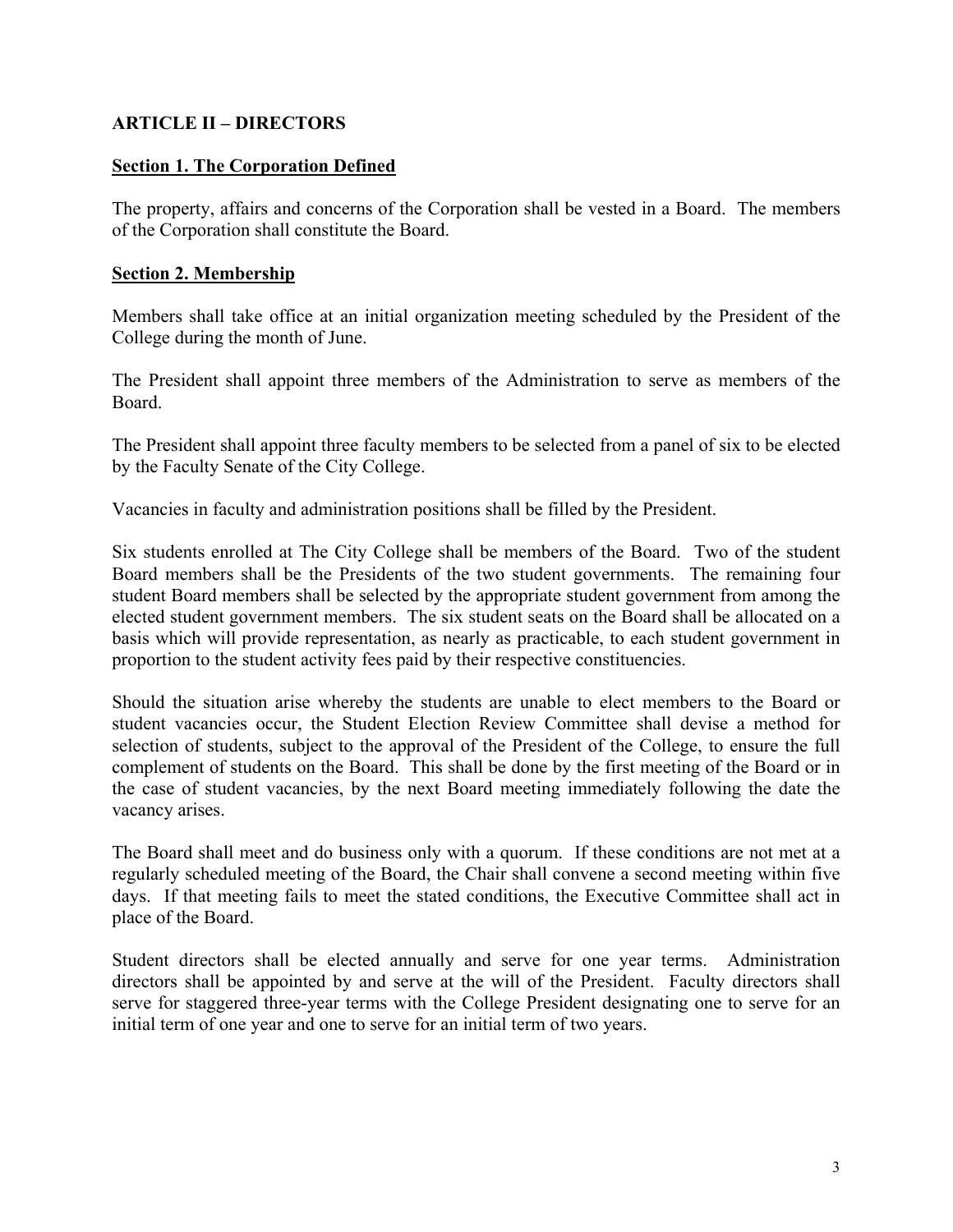# **Section 3. Termination of Membership**

Any member of the Board who ceases to occupy one of the positions specified in the foregoing section shall thereupon immediately cease to be a member of the Corporation and his membership shall be deemed terminated as of that date.

# **Section 4. Effective Termination**

The rights of any person as a member of this Corporation, including his right to vote, shall cease immediately upon his termination of membership.

# **Section 5. Voting Rights**

Each member present shall have one vote only at a meeting of the Corporation. There shall be no proxy votes.

# **Section 6. Compensation**

No member shall receive any compensation from the Corporation for service performed in his official capacity, but shall be reimbursed for reasonable expenses (previously authorized by an officer of the Corporation) incurred in the performance of official duties.

# **ARTICLE III – ASSETS AND FUNDS**

# **Section 1. Ownership**

No member, officer or employee of the Corporation shall have any right, title or interest in any of the assets and funds of the Corporation; all assets and funds of the Corporation shall be owned exclusively by the Corporation.

# **Section 2. Disposition**

All funds of the Corporation shall be deposited in a Corporation account or accounts in a bank or banks designated by the Board and shall be used solely to pay the proper expenses of the Corporation. Funds shall be withdrawn from such bank account or accounts only when checks have any two signatures of the Treasurer, Vice Chair, and Secretary. Any funds or other assets of the Corporation which, in the judgment of the Board, shall not immediately be required to effect the purposes of the Corporation may be invested, reinvested and administered by the Board in such securities, real estate or other investment as in the judgment of the Board is sound and proper.

# **Section 3. Contractual Obligations**

No contract may be entered into in the name of the Corporation without the approval of the Board, and a designated Administrative member of the Board or his designee who shall indicate the contract is in compliance with regulations.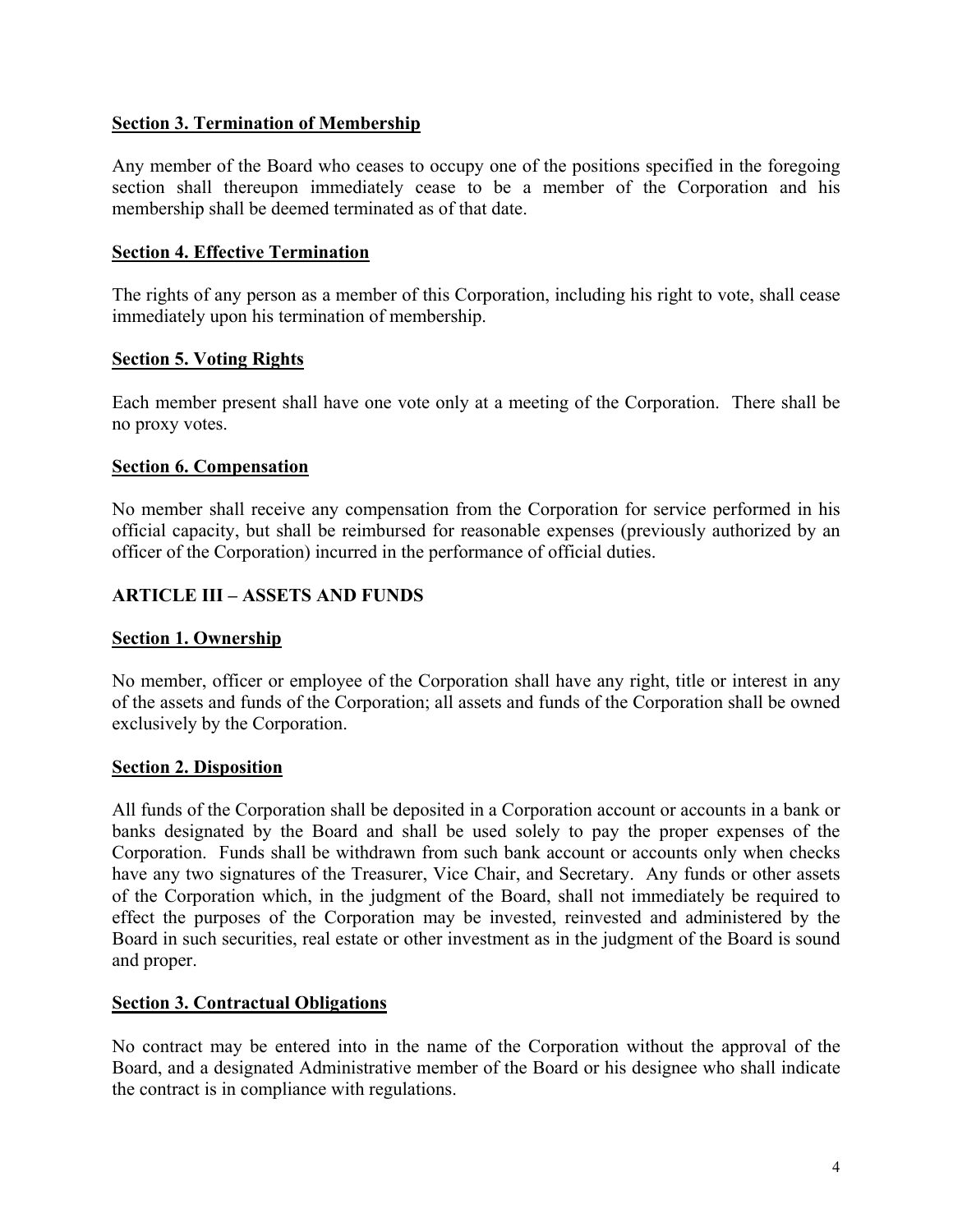#### **Section 4. Examinations and Audits**

All books, records and accounts of the Corporation shall be subject to examination and audit of the Board of Trustees of the City University of New York and of officers of the College at any time. An annual audit shall be conducted by an independent organization of certified public accountants. The procedure for disclosure will be consistent with the Bylaws of the Board of Trustees of The City University of New York.

#### **Section 5. Dissolution**

In case of dissolution of the Corporation, the assets remaining after payment of its just debts and obligations, shall be distributed in accordance with the Certificate of Incorporation.

# **ARTICLE IV – MEETINGS**

#### **Section 1. Regular Meetings**

The Board shall meet at least monthly during the academic year. The meetings are to be scheduled by the Board, with the first and last meeting of the Board's Annual term to be held during the last two weeks in May. One of the items for consideration at the last meeting shall be committee assignments. One of the items on the agenda for the March meeting must be the budget for the next fiscal year, with the adoption of a budget at the subsequent June meeting. Written notice of such meetings, prepared and signed by the Secretary-Executive Director of the Corporation, shall be given personally or mailed to each person, who, at the time such notice is given, appears to be a person who will be entitled to vote as a member at such meeting.

#### **Section 2. Special Meetings**

Special meetings of the Corporation may be called by the Chair at any time and shall be called by the Chair upon written request of five (5) members. Notice for a special meeting shall be given at least five (5) working days prior to the meeting and shall be given in the same manner as for the regular meetings and shall state the place, date, time and purpose of the meeting.

#### **Section 3. Quorum**

A quorum shall consist of at least 7 members of the Corporation.

#### **Section 4. Robert's Rule of Order**

All meetings will be conducted under the procedures outlined in Robert's Rules of Order.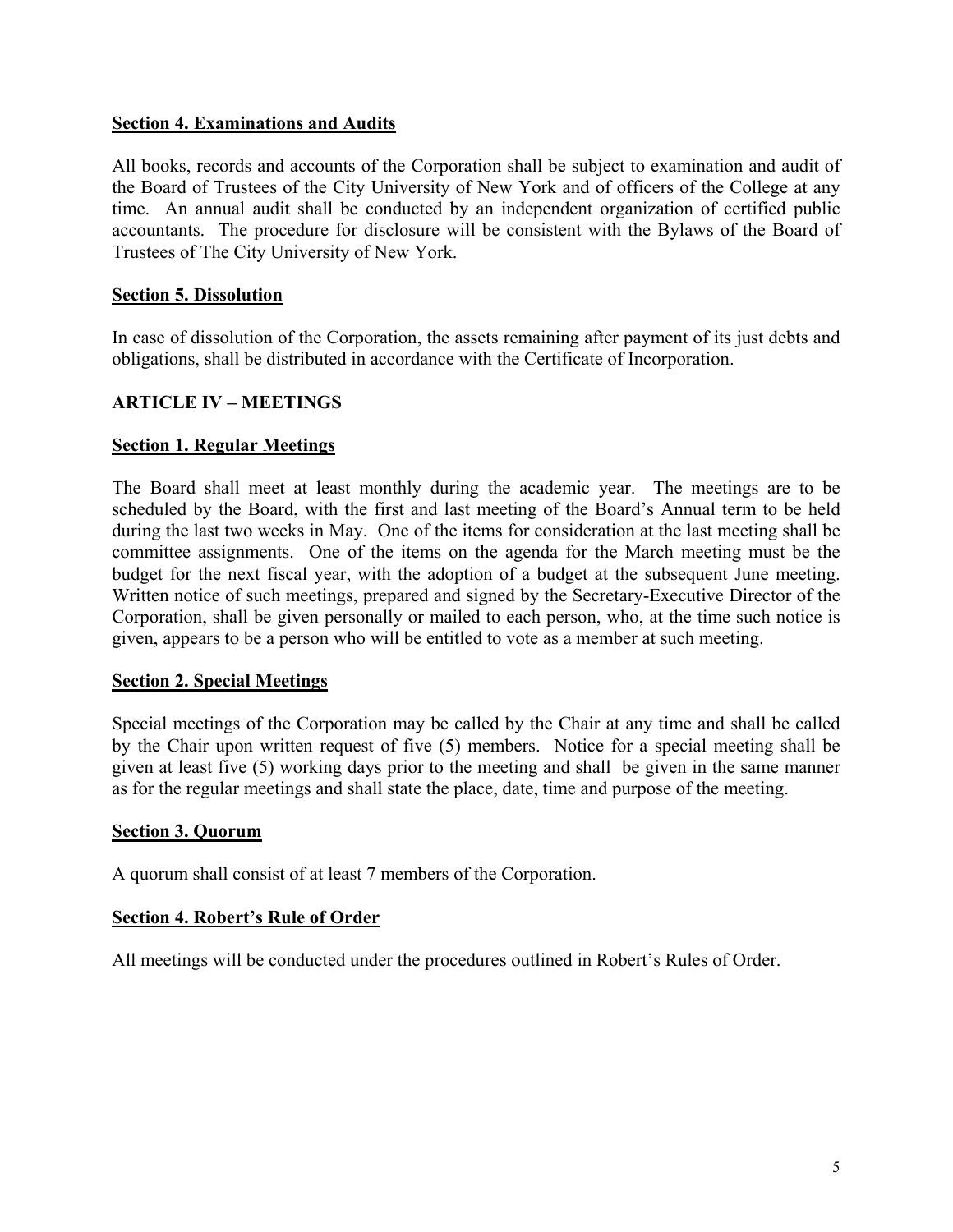# **ARTICLE V – OFFICERS**

# **Section 1. Chair**

The Chair of the Board of the Corporation shall be the College President or his/her designee. The Chair shall preside at all meetings of the Corporation and of the Board. The Chair shall be elected annually. He/she shall sign and execute, in the name and on behalf of the Corporation, all documents as requested by the Board or as are reasonably incidental to his office.

# **Section 2. Vice Chair**

The Vice Chair of the Board of Corporation shall be a student Board member elected by the members of the Board. He/she shall perform the duties of the office of the Chair in the case of death, absence or inability of the Chair to act. He/she shall perform such other duties as requested by the Chair.

# **Section 3. Treasurer**

The Treasurer shall be elected by the board from among the faculty Board members. He/she shall perform such duties as requested by the Chair of the Corporation or the Board. The Board may require the Treasurer to furnish such bond or security as it directs for faithful performance of his/her duties, such bond to be reimbursed by the Board.

## **Section 4. Secretary-Executive Director**

A member of the College administration who serves as a member of the board shall serve as Secretary-Executive Director of the Corporation. He/she shall take and record minutes of all meetings of the Corporation and Board. He/she shall, when necessary, attest to the official acts of the President and the Board. In addition, within the limits of the Certificate of Incorporation, Bylaws, and policies established or authorized by the Board, he/she is responsible for and has commensurate authority to accomplish the goals and objectives of the Corporation. He/she shall be responsible and accountable to the Board for planning, organizing, implementing and administering all phases of the Corporation's operations and programs in which the Corporation may engage and has the authority prerequisite to conduct the affairs of the Corporation. He/she shall, under the direction of the Treasurer, be responsible for maintaining all books of account and for preparing financial statements. The Secretary-Executive Director shall be appointed by the College President.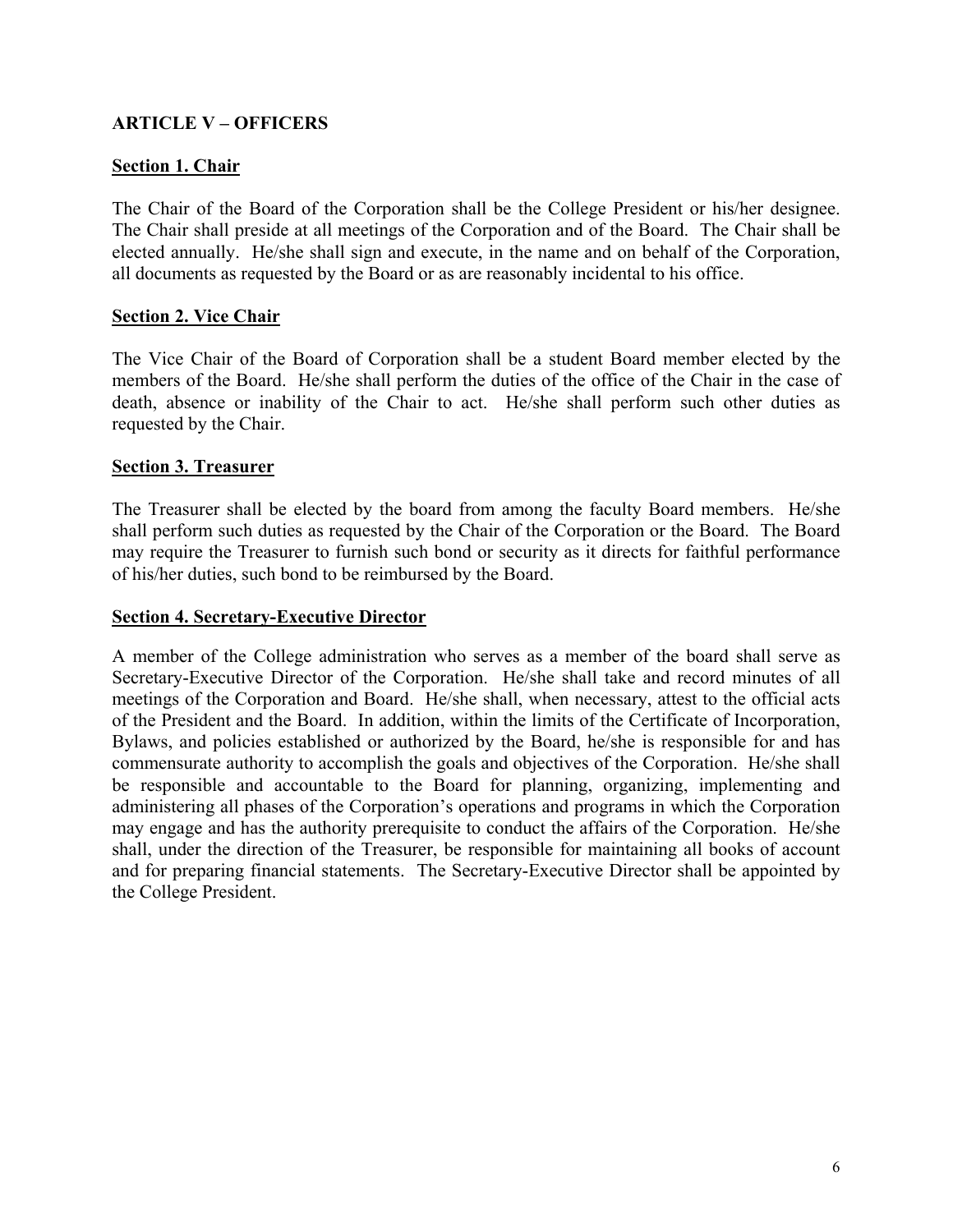# **ARTICLE VI – STANDING COMMITTEES**

#### **Section 1. Executive Committee**

There shall be an Executive Committee consisting of:

 Chair of the Board Vice Chair of the Board Secretary-Executive Director of the Corporation One student Board member elected by the Board so that the number of student members is one less then the number of faculty and administration members on the Executive Committee.

The Chair of the Corporation shall be Chair of the Executive Committee. Between meetings of the Board, the Executive Committee shall exercise such powers as delegated by the Board. The full Board, however, must approve all annual and semester budgets. The student member elected by organizational meeting in June.

#### **Section 2. Executive Committee: Meetings and Notices**

Meetings of the Executive Committee shall be held on the call of the Chair, or any two members of the Committee. At least twenty-four (24) hours prior notice of a meeting in person or by telephone, shall be given each member of the Committee unless he/she shall waive such notice in writing. A quorum shall consist of three members. A full record of proceedings of the Committee shall be kept and reported to the Board at its next succeeding special or regular meeting.

#### **Section 3. Budget Committee**

There shall be a five member Budget Committee, two of whom will be the student government presidents and one of whom shall be selected by the student government with the majority of seats on the Board from among its representatives on the Board. The other members of the Budget Committee shall be an Administrative Board member appointed to the Committee by the President of the College and the Treasurer of the Corporation. The Chair of the Budget Committee will be elected by the members of the Budget Committee. The Committee will receive and review student activity fee budget requests and will develop and allocate a budget subject to the review of the Corporation. The Committee will work with the Secretary-Executive Director of the Corporation and the Director for the Student Center in the preparation of the annual budget request for the Student Center to be submitted to the Board.